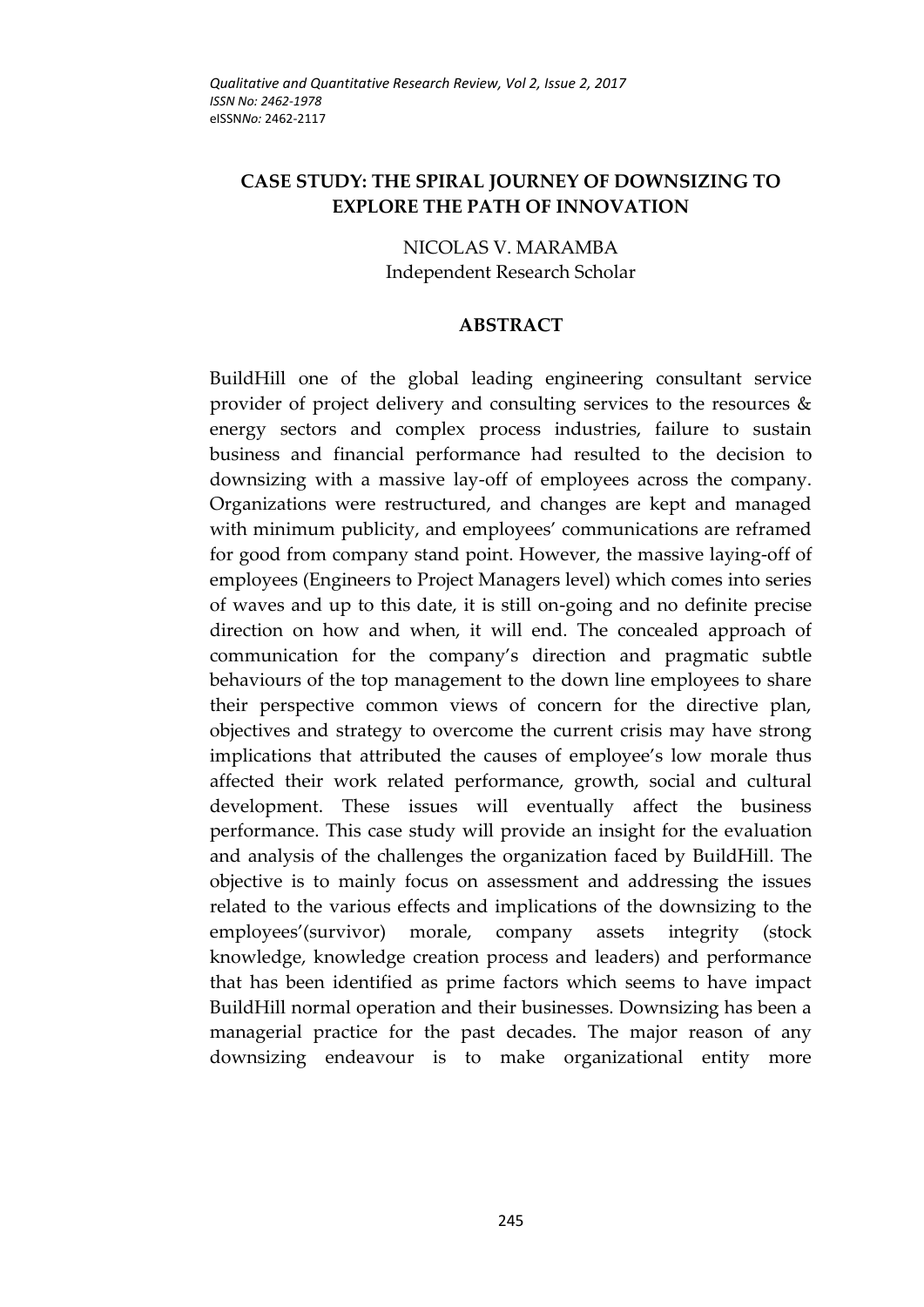competitive compared to its rival and to achieve bottom line objectives. There are very few studies conducted by scholars to support the effectiveness for the impact of downsizing on innovation.

**Keywords:** Downsizing, Innovation, Sustainable Competitive Advantage

## **INTRODUCTION**

The downsizing of employees started as a result of project delay completion which brought massive substantial losses encountered by the company. Brief history of the chronological events begins with the Award of contract for the Engineering, Procurement, Construction, Installation and Commissioning (EPCIC) Alliance for the "Project X". BuildHill that its 51% subsidiary, BuildHill Sdn. Bhd. through its associate, Perunding BuildHill Sdn. Bhd. (Ranhill) has on 26 January 2011 been awarded the contract for the Engineering, Procurement, Construction, Installation and Commissioning (EPCIC) Alliance for the "Project X" owned by "Company X".

- Participated through a consortium of Ranhill and "Contractor X" (the Consortium).
- The Consortium is led by Ranhill, and the contract is valued at RM 1,075 billion with a 70:30 split in favour of Ranhill.
- Under this contract, the Consortium will undertake the construction of the "Project X" (the Facilities).
- The construction works is scheduled to commence by the second quarter of 2011 and is expected to be completed by the third quarter of 2012.
- The Facilities to be built, will have a maximum send-out gas capacity of 3.8 million tonnes per annum.
- Central to the whole Facilities is the LNG Regasification Plant which will degasify liquefied natural gas and once degasified the gas will be transmitted into the Peninsular Gas Utilisation (PGU) pipeline.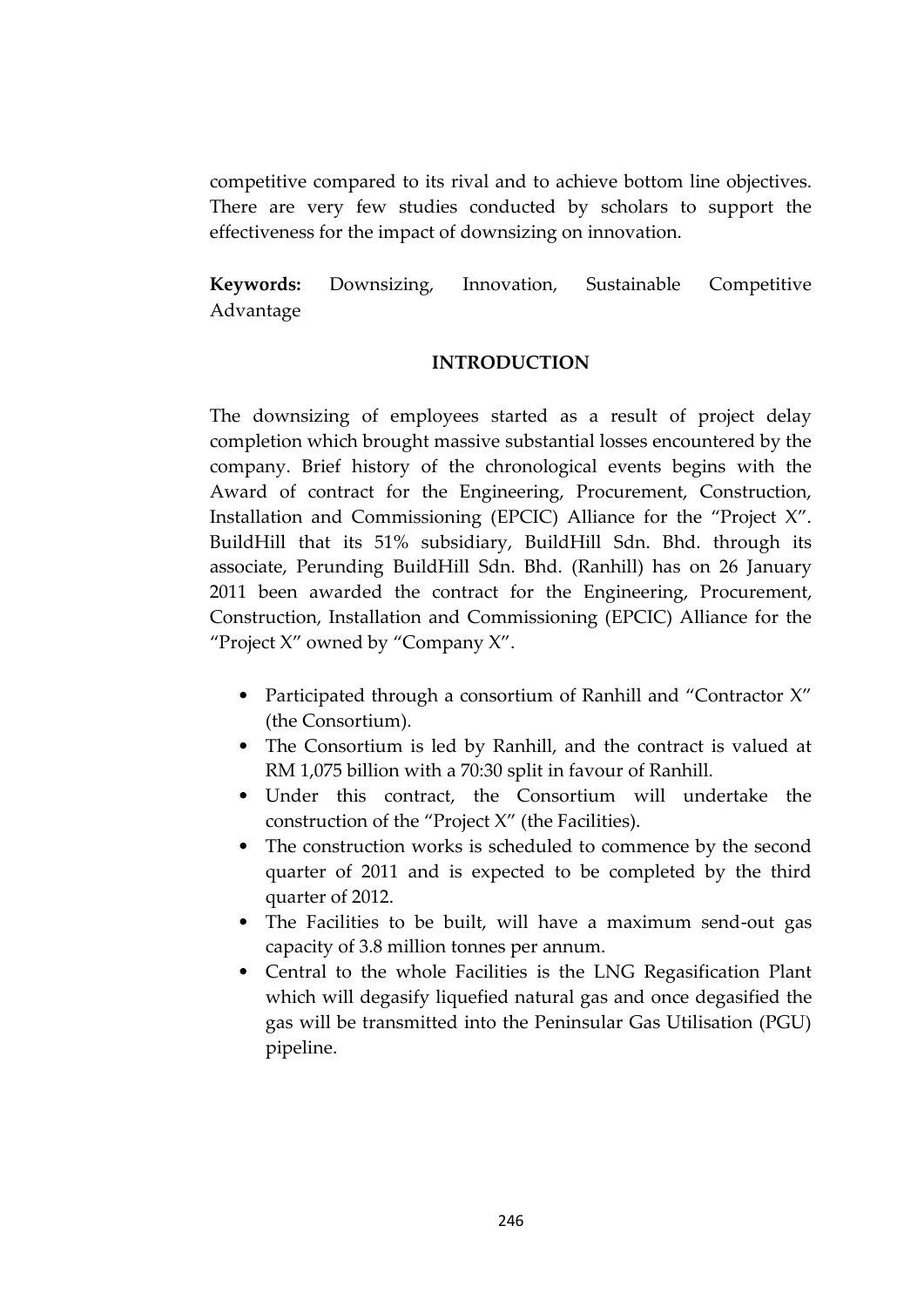The technical confidentiality and sensitivity of the issues related to this case study, the contractors name and project will not be disclosed to their actual names. The data collections were mainly based on available secondary data information registered under this "Project X". These data/records are mainly compilations of lessons learned and noncompliant reports submitted during the closed-out report for "Project X" will be used in this case study. The below list are related work complaint issues attributed mainly by:

- 1. poor performance of sub-contractor employee
- 2. lack of interface coordination between the sub-contractor and RWP personnel
- 3. sub-contractor below par and sub-standard completed work
- 4. non-compliant to engineering codes and standard
- 5. poor documentation records
- 6. lack of quality control on documentations
- 7. low in morale due to massive lay-off
- 8. resulting to loss of confidence from Clients

The one (1) year delay in terms of construction completion of "Project X" and degraded performance of employees cause substantial loses to the company and lead to the following:

- Downsizing of employees (50% lay-off)
- Loss of confidence from Clients
- Re-structuring of the organization

Downsizing is defined as "purposeful reduction in the size of organization's workforce" (Spreitzers & Mishra). Excerpt extracted from "Brockner" (1988) categorically states that it refers to permanent, involuntary separation of employees. According to Freeman & Cameron (1993) also states that, downsizing is not something that happens to an organization, but is something that some of the organization members (top management per se) undertake purposively. The major key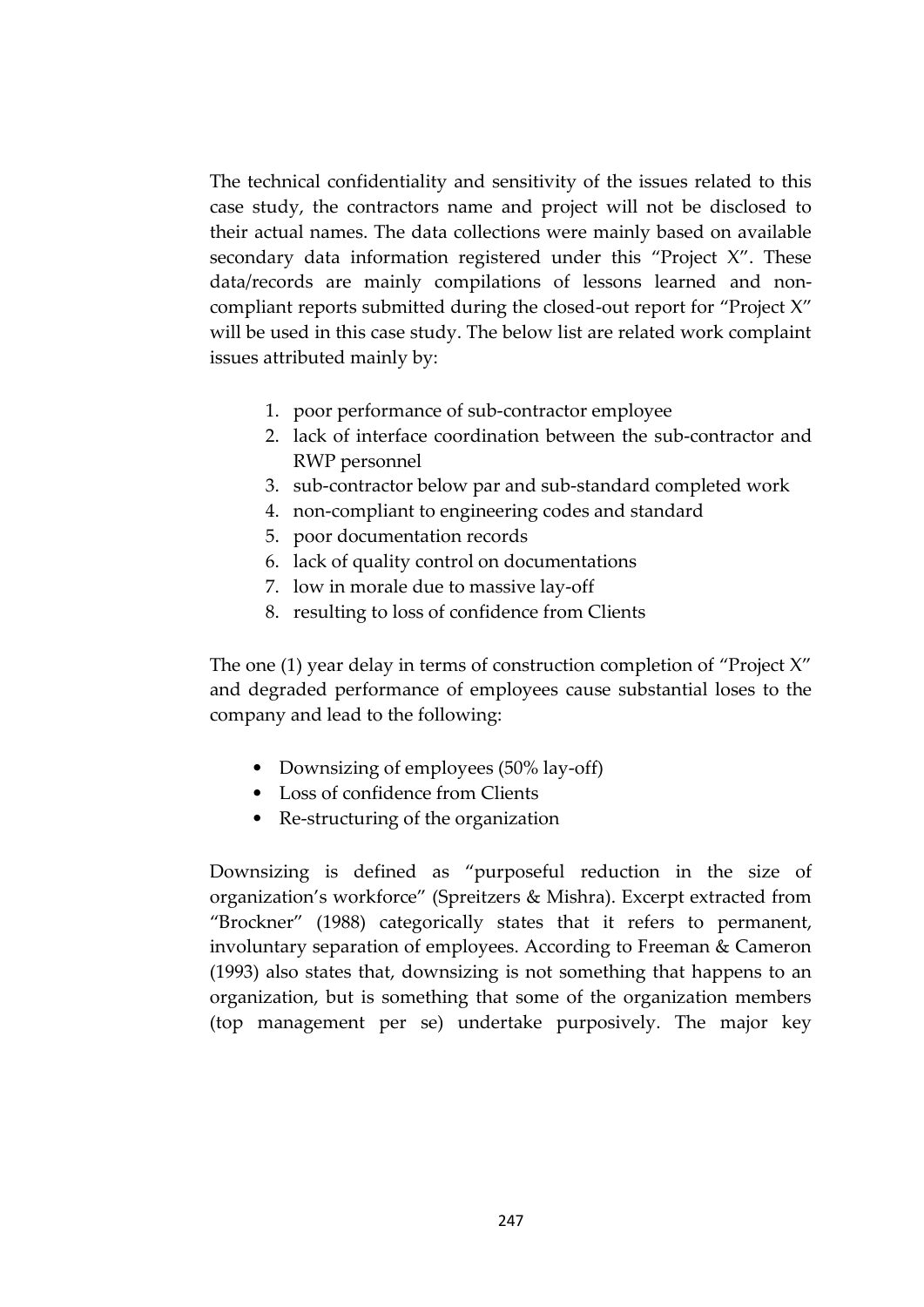attributes of downsizing given by Freeman & Cameron (1999) are as follows:

- It is an intentional endeavor
- It is usually involving reduction in personnel
- It is focused on improving the efficiency or the effectiveness of the organization
- It affects work processes

Sometimes also termed as rightsizing (this is how our management paraphrase the statement), reorganization, restructuring, delayering and rationalization. Downsizing is seen as an important techno-structural Organization Development (OD) intervention as defined by (Cummings & Worley, 2001). Downsizing may require one or several methods of the following processes:

- Loss of individual security, owing to layoffs and unemployment
- Emergence of new organizational form
- Re-allocation of resources and power (multi-tasking)
- Increased expectations, responsibilities and workload and need to re-learn and develop new skills among survivors (sustainable competitive advantage)
- Redundancy among those who do not get laid off (survivors)

The ongoing businesses or projects may jeopardize the Company's reputation and its business in general. The Company long term goals to initiate changes to correct, rectify, manages and control to prevent similar occurrence of this issues. The implementation of requirements and needs to improve the development of a comprehensive quality assurance policy to all sub-contractor for the review of documents/drawings, such as:

a. Mandatory checking (color coding requirements and a backchecked to be sign-off by the checker) will be required for each engineering department, to ensure that comments are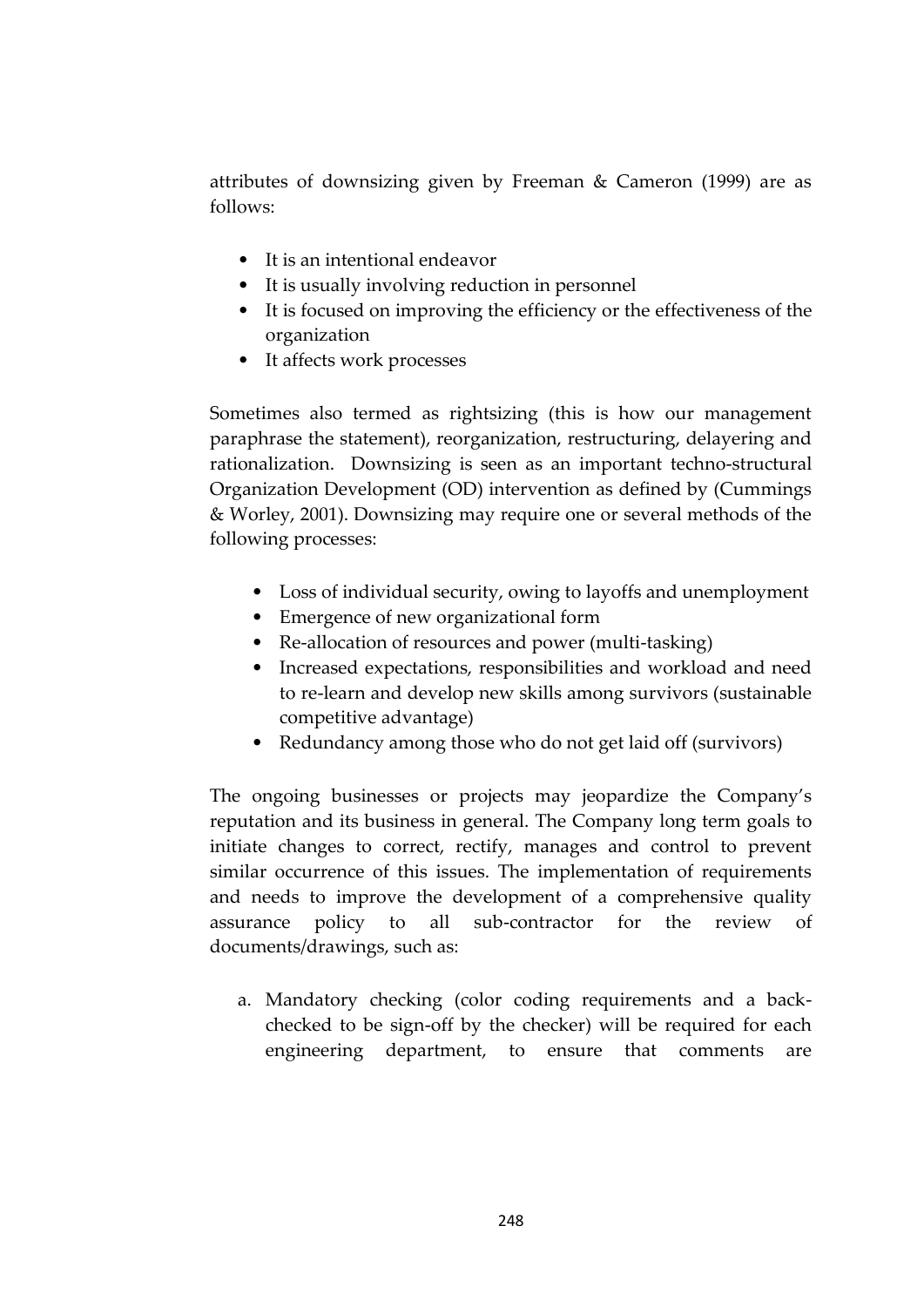incorporated by the sub-contractors/vendors) to all document's/drawing's prior to submittal to Clients.

- i. All documents/drawings will be subjected for PEER review's (30%, 60% and 90% completion) by a third party not involve with the projects.
- ii. All Project schedules shall be reviewed bi-weekly/forth nightly as need required basis, any delays will be flagged off and proper recovery plan will be proposing to be approve by Project Manager/Client.
- b. All Sub-contractors/vendor's shall be on the approved list of the Company/Clients

The department managers (Leaders) for each engineering discipline (Process, Mechanical, Electrical, Piping and Instrumentation) will be directly involve for the implementation of this improvements. This approach for long term application will eventually improve the quality of work, efficiency of performance for each employee and in turn, it will lead to bringing back the confidence of the Clients. The human resources is the critical success factor in its business, therefore, elements of human resources management relation to factors such as motivation, attitude, skills and knowledge are the main areas that were accessed prior to forming of solution. Several potential solutions were identified, recommendations were outlined with the weighted benefit to help evaluate value-benefit proposition of each solutions that will alleviate and will help to improve the situation. The solution planning, implementation, evaluation, and continual improvement process will be shared. This paper aims to refine and expand coverage of research by focusing on the association between downsizing and the factors that will create innovation and development of sustainable competitive advantage. This is because organizations vary widely in the ways they implement downsizing (Cameron, 1994; Nienstedt, 1989).

#### **COMPANY BACKGROUND AND INDUSTRY**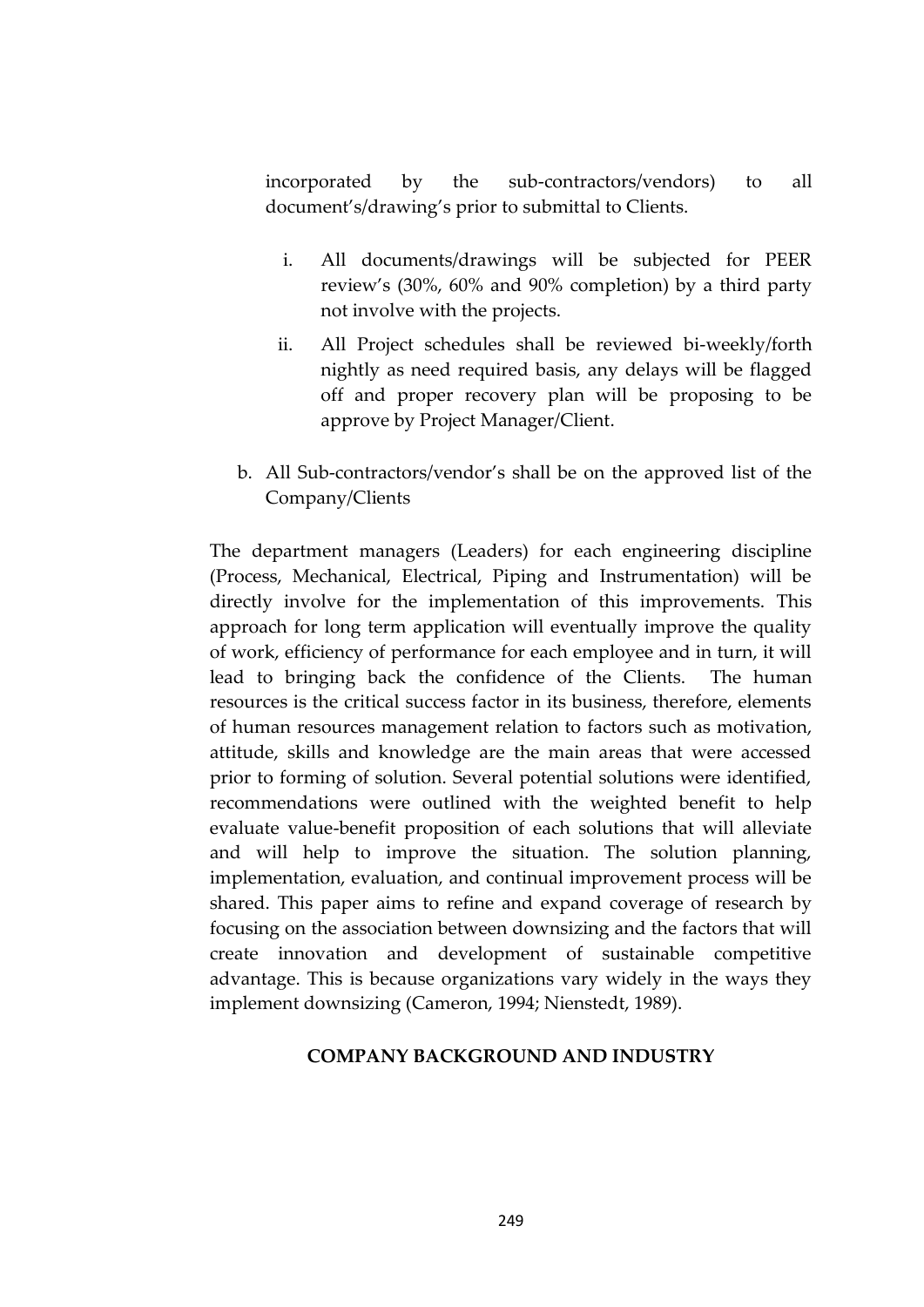The history of BuildHill is a woven kit around the vision of now retired Chairman, Build (Chief Executive Officer 1975 - 2012), when in 1971 he joined Smith, Hill & Martin which led to the 1976 establishment of BuildHill, a small Australian engineering consultancy**.** Throughout the 1990's Worley expanded both its industry sector and geographical footprint. A policy of intensive diversification attributed Worley to expand and grow rapidly from its roots in the hydrocarbons sector into the power, infrastructure and environment, and minerals and metals sectors. At the start of the new millennium, Worley was well poised to continue its industry sector and geographic expansion with 30 offices and 3,000 personnel globally. This success enabled Worley to diversify further through additional partnerships and acquisitions. This provided a significant step up in the organization's ability to support their customers across all industry sectors in the areas of water and environmental services. Companies commitment to entrepreneurial spirit and partnership, started by over 30 years ago, still drives the company towards its vision to be the preferred global provider of technical, project and operational services to our customers, using our distinctive culture to create value for our customers and prosperity for our people.

# **Consultancy is sub-structured and organized into customer sector groups:**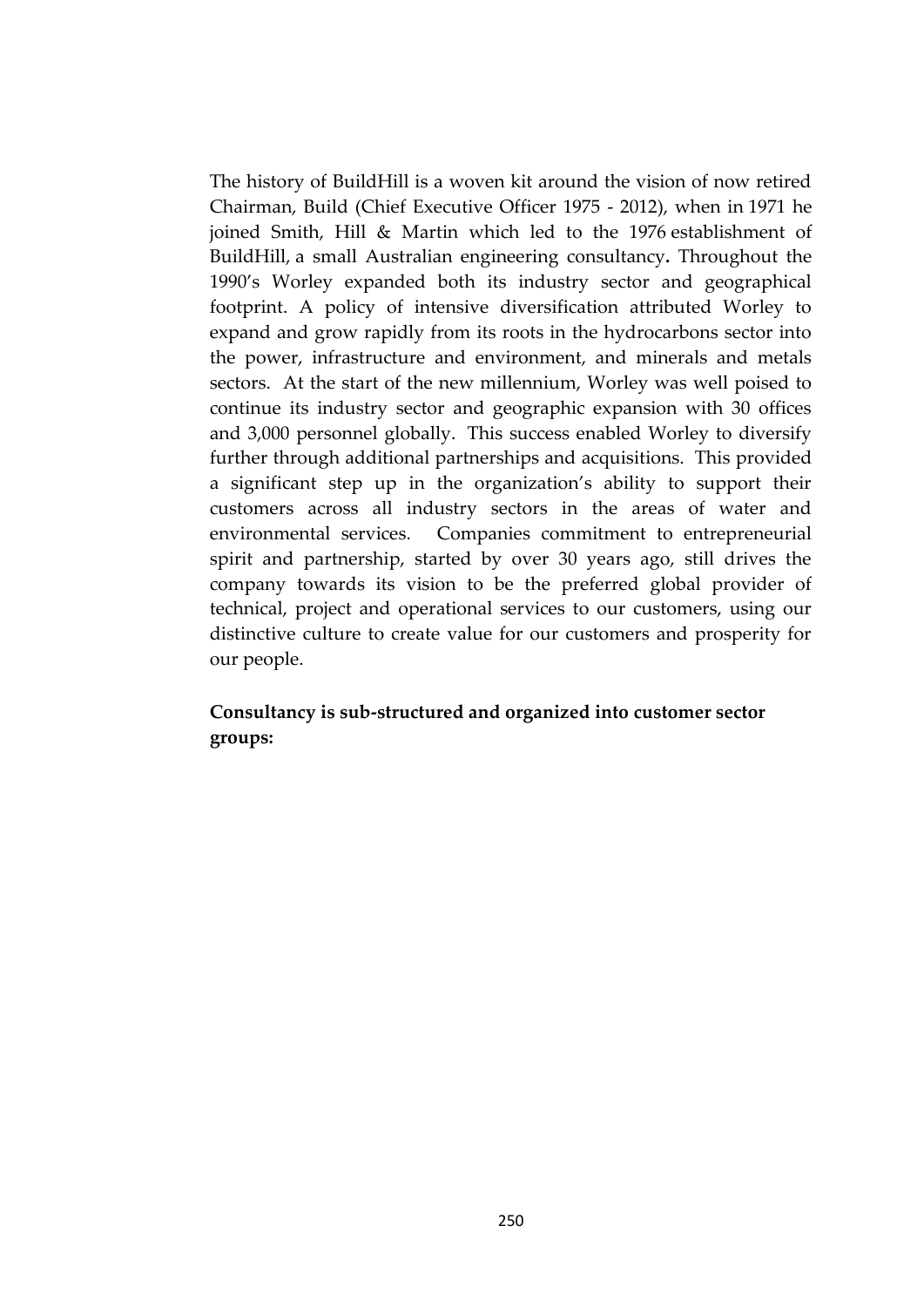

Prior to the downsizing, approximately total of 1,651 personnel in Malaysia (current approximate workforce- 825 personnel after downsizing)

- Very Stable workforce 70% Permanent Employees
- $\bullet$  6% expatriate
- $\bullet$  15% regional
- $\bullet$  79% local
- Current man power availability KL approx. 2.0 Million man hours per year (160,000 – 180,000 per month).

## **Vision and Mission**

**Our Vision –** BuildHill will be the preferred global provider of technical, project and operational support services to our customers, using the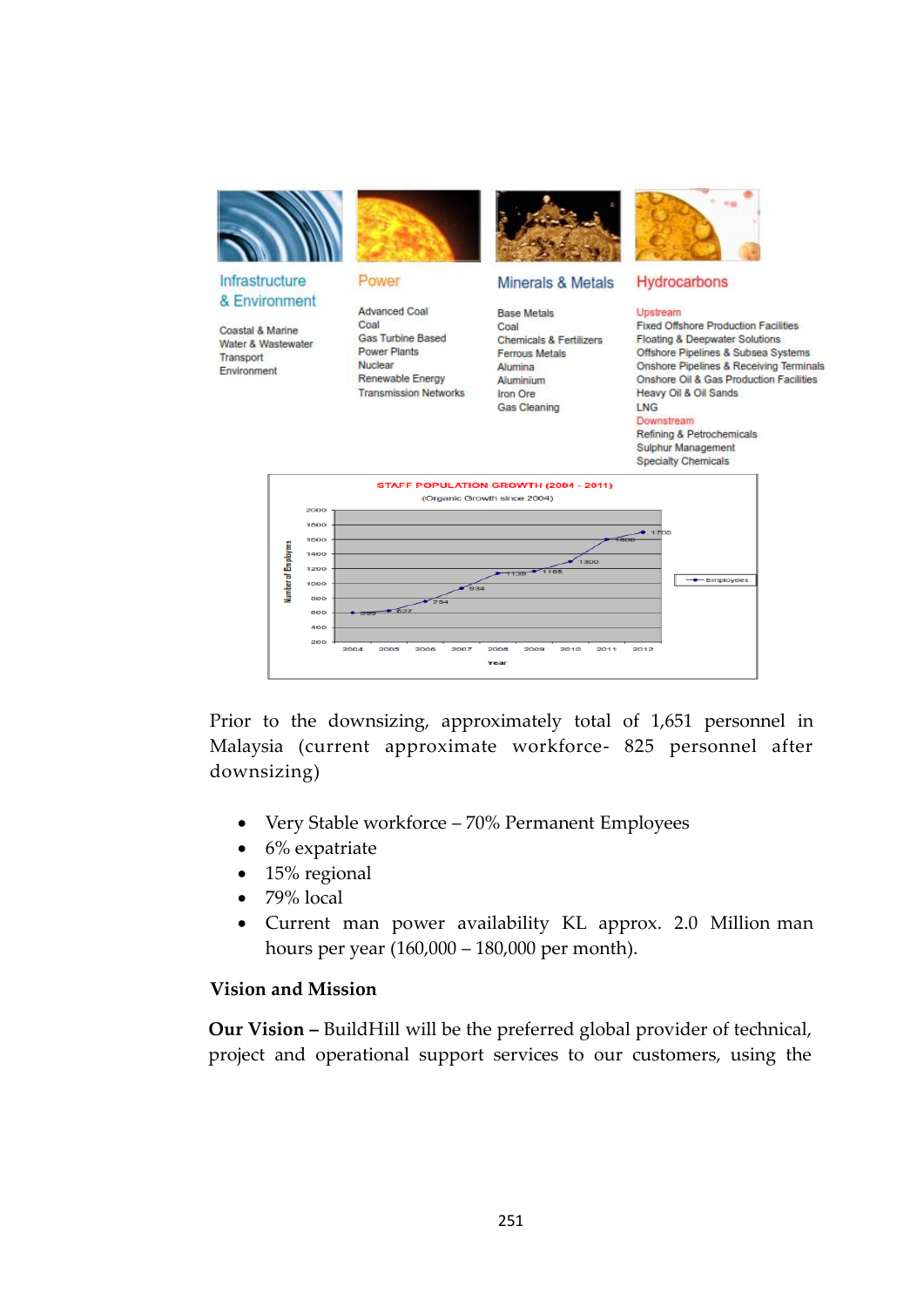distinctive BuildHill culture to create value for them and prosperity for our people.

|               | <b>Leadership:</b> Committed, empowered and rewarded people       |
|---------------|-------------------------------------------------------------------|
|               | $E$ coNomics <sup>TM</sup> – Delivering profitable sustainability |
|               | Integrity in all aspects of business                              |
|               | Minimum bureaucracy                                               |
| Relationship: | Rapport with all stakeholders                                     |
|               | Open and respectful                                               |
|               | Collaborative approach to business                                |
| Agility:      | Smallest assignment to world scale developments                   |
|               | Local capability with global leverage                             |
|               | Responsive to customer preferences                                |
| Performance:  | Zero harm                                                         |
|               | Results for our customers and other stakeholders                  |
|               | World-class resources, capability and experience                  |

## **Organization Goal and Objectives**



**Company Annual Turnover – RM 7,362.6 million (year- 2012)**  Aggregate revenue.

## **PROBLEM FORMULATION**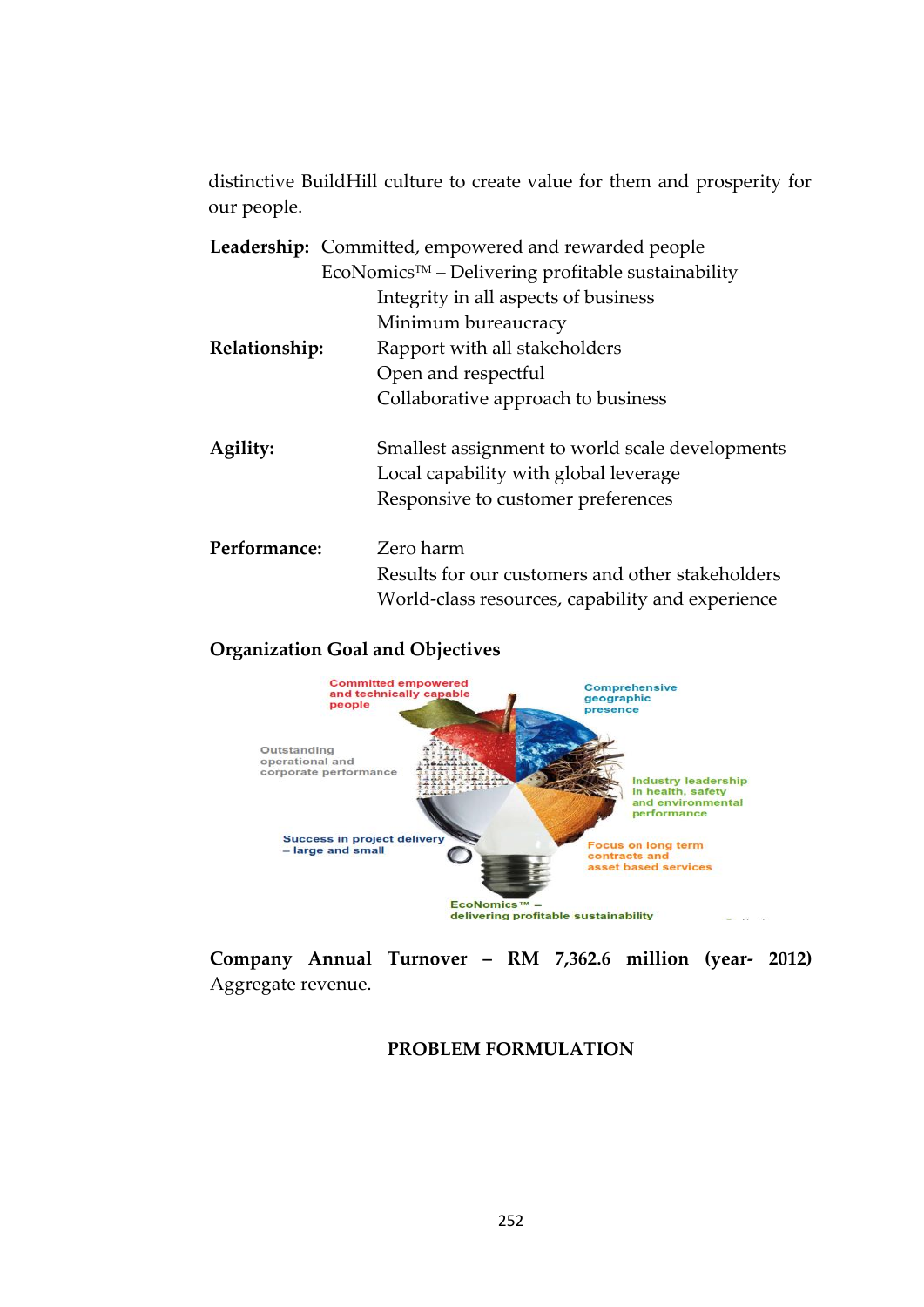The one (1) year project completion delay and degraded performance of employees for "Project X" lead to the massive lay-off (downsizing) of the company.

The following list of issues has been identified as main contributor of the poor performance and output of employees:

- Numerous subcontractor were involved in the Engineering Procurement and Construction (EPCC Project) and lack of clarity on the ownership or responsibilities of employees
- No listed or recorded focal points or single point of responsibility for each work packaged performed by numerous sub-contractor
- Design flaws on the sub-contractor work
- Documentations, approval and final acceptance of drawings (Poor quality)
- Design work performed by Sub-contractor, following observation/complaints were constantly emerging during weekly meeting with Clients
- Deteriorating quality of the design/construction work performed by employees
- Growing number of frequency of Clients Complaints
- Frequent delays of work schedules

# **Business and Operational Impact**

The poor degraded performance of employees causes substantial losses to the company and lead to the following:

- 1) Downsizing of employees (50% lay-off)
- 2) Loss of confidence from Clients
- 3) Re-structuring of the organization

# **Downsizing may have influence on Innovation for the organization**

**S**cholars have long suggested that the impact of downsizing can be affected by the severity of downsizing (Burton et al., 1996; Brockner et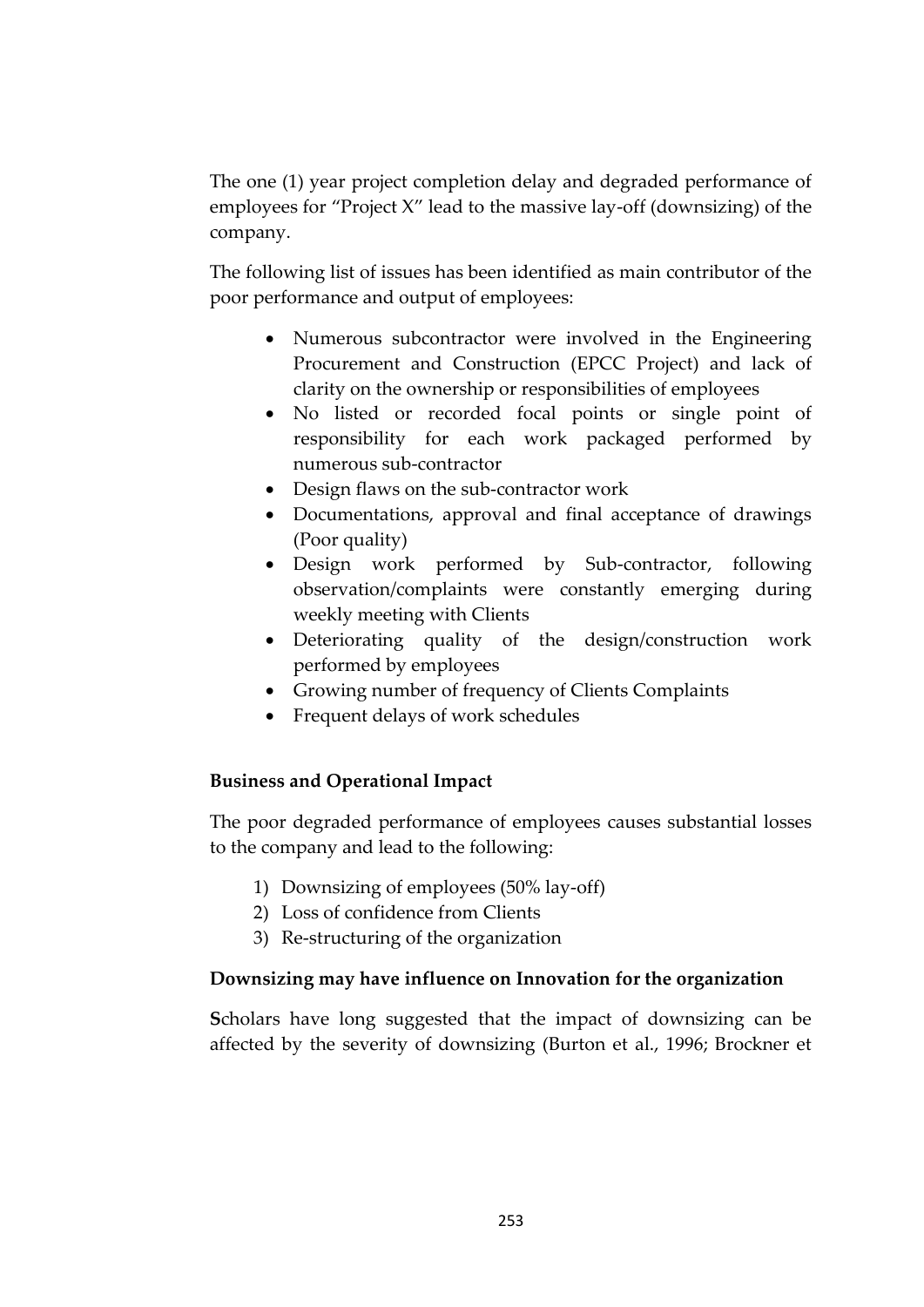al., 1987; Cameron, 1994; Cameron et al., 1993; Lewin, 2001; Love and Nohria, 2005; Sutton and D'Aunno, 1989; Vahtera et al., 1997). In this research, we categorized the company downsizing approach as very high category (total =50% layoff) and implementation of the first batch of layoff is 40% and it is done in a very fast track (2 months period).

Basis of levels of downsizing:

- high; where a firm layoff more than 20 percent of its employees;
- medium; where a firm layoff between 10-19.99 percent of its employees;
- low; where a firm layoff between 5-9.99 percent of its employees

Cameron et al., (1993, p32) noted that when downsizing is implemented to cut costs quickly, "it is cumbersome to predict exactly who will be terminated and who will remain". As a result, the organization may no longer possess the necessary range of skills needed to produce new innovative ideas or processes.

We could simply assume that implementing downsizing reduces the organization's stock of knowledge. As employees leave the organization critical skills may be lost which can damage customer relationships or operations (Drew, 1994).

As part of formulation process development, it would be very important to consider the Obstacles to innovation and downsizing. There are several listed identified obstacles to innovation, the study will consider five major factors which are relevant and highly correlated with downsizing:

i. Risk Aversion

Research on the impact of downsizing consistently reveals that downsizing is associated with a reduction in risk taking and tolerance of mistakes in organizations (Amabile and Conti,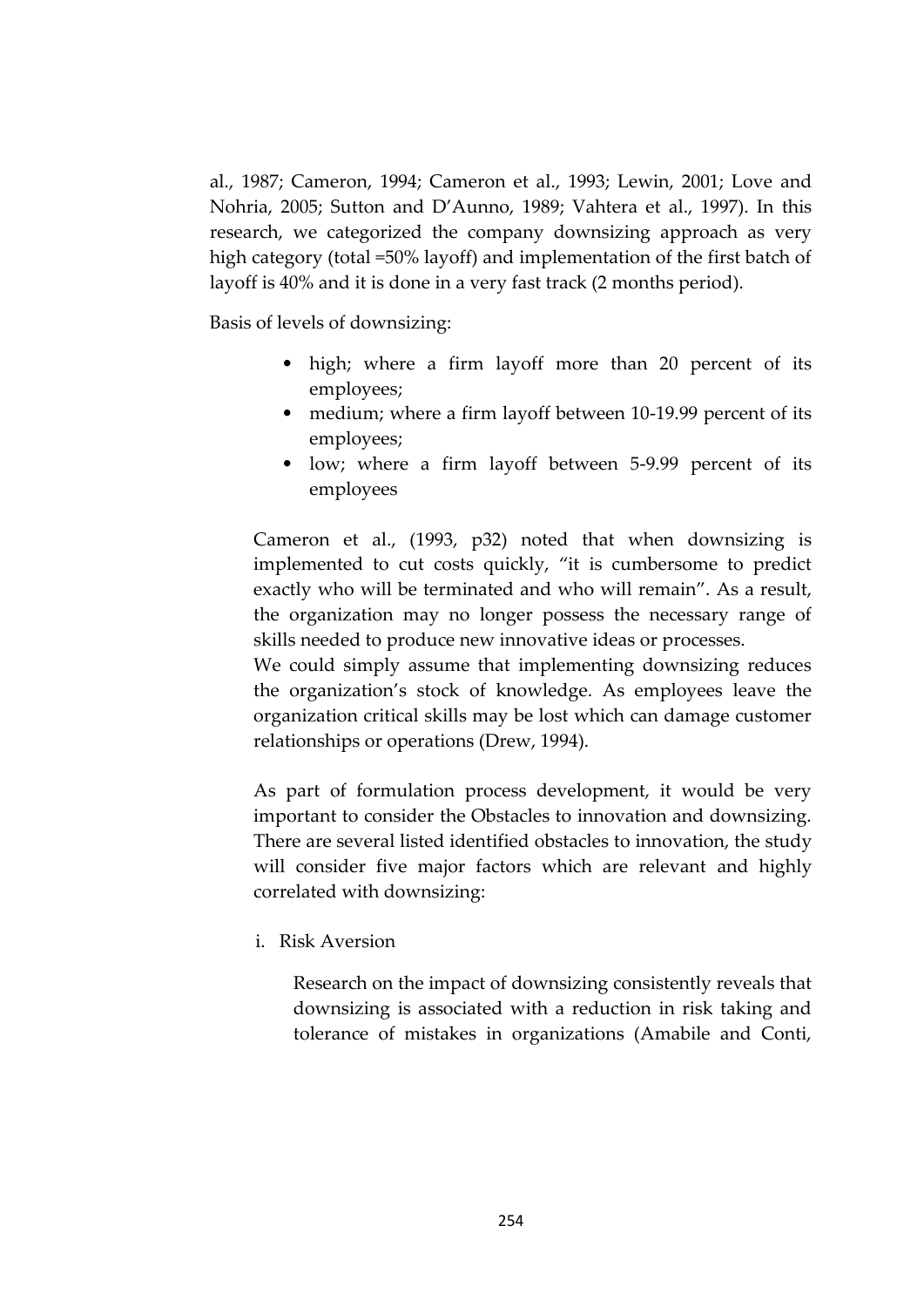1999; Bommer and Jalajas, 1999; Brockner et al., 1987 and McKinley et al., 1995; Cascio, 1993;)

ii. Lack of Resources

Availability of resources or lack thereof, is an important innovation determinant. Past and present literature research provides evidence to suggest that generally lack of organizational slack is negatively correlated with innovation (Nohria and Gulati, 1996; Singh, 1986)

iii. Lack of Qualified Personnel

Downsizing creates uncertainty and when this occurs the first people to jump ship are those with marketable skills. As a result, downsizing could 'hollow out' the firm's skills capacity and subsequently its ability to innovate (Littler and Inns, 2003, p. 93). This lead to lack of qualified personnel

iv. Low Level of Morale

Study conducted by Cody et al. (1987) found that severe downsizing of 30-50 per- cent impacted negatively on employee's morale and commitment.

v. High workload

A large body of literature suggests that work overload and time pressure stifles innovation (Amabile and Gryskiewicz, 1987, Amabile et al., 2002; Amabile and Conti, 1999). Cheng and Kesner (1997) reported that severe downsizing leads to an increase of work load which may influence the time and efforts employees spend on innovation activities.

Other relevant contributing factor to be considered will be Innovation enhancers. Innovation enhancers which are reported in the innovation and downsizing literatures: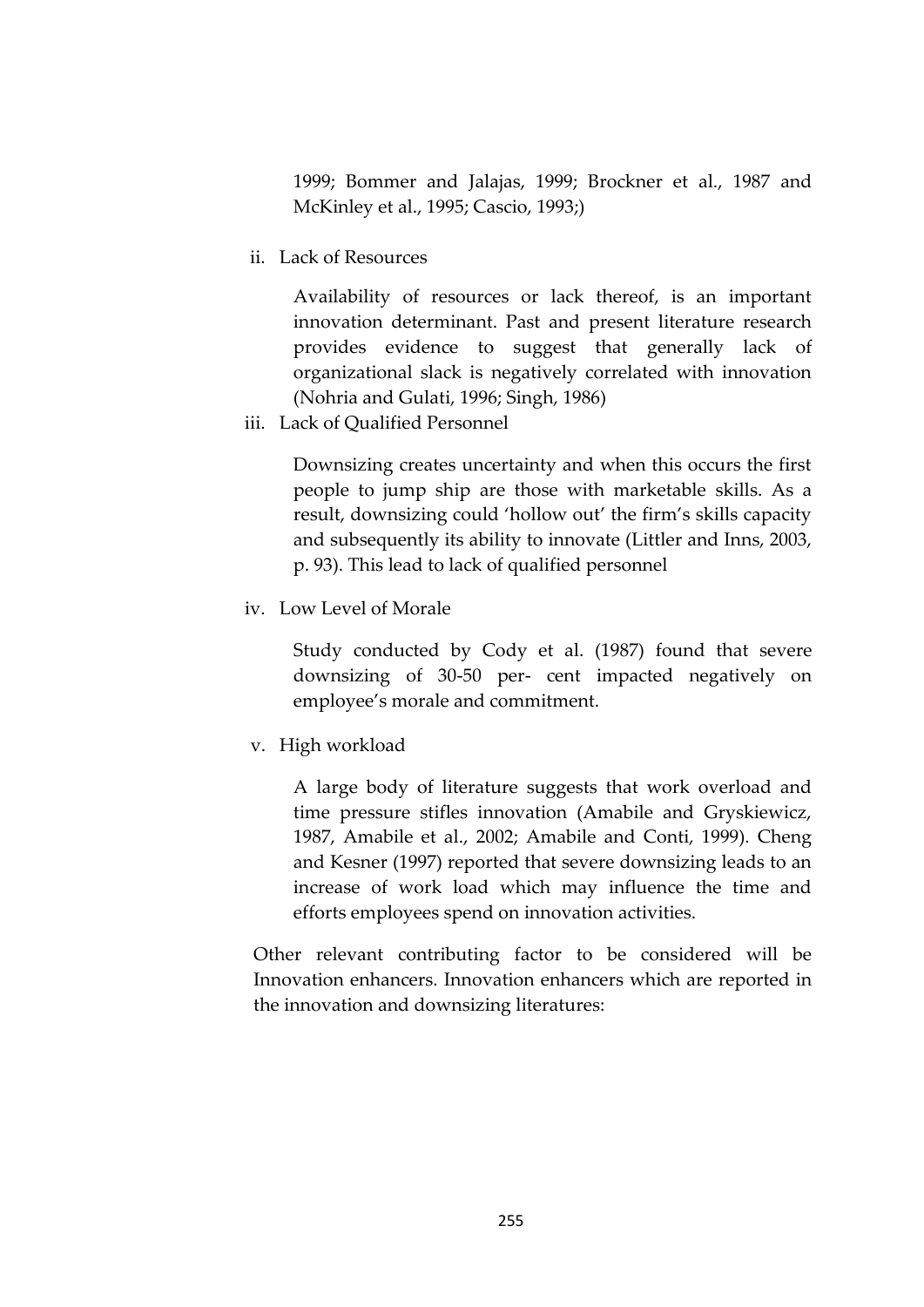- *a)* Empowering people through a decentralized structure facilitates innovativeness by encouraging new idea generation (Subramanian and Nilakanta, 1996). Decentralization may develop and facilitate the circulation of knowledge, and expose people throughout the organization to explore a new innovation. Hage and Aiken (1970) found that when people at the lower levels are empowered, they acquire a sense of ownership and responsibility which lead to development of innovative ideas on how to improve their performance.
- *b)* Past and present research suggests that availability of multiskilled and multi-tasking workforce is tied to successful innovations. To support the validity of this statement, (Larson and Gobeli 1988) findings that Multi-skilled employees and teams seem to innovate more than single-task employees because the likelihood of new innovative ideas is greater when employees or teams are able to mix skills and tasks than when they are only exposed to single activities. In addition, Hammer (1996) argued that downsizing may result in better teamwork and an empowered multi-skilled workforce which encourage new idea generation, ingredients which are necessary for innovation.

# **Downsizing influence on Sustaining Competitive Advantage for the organization**

Firms engage in downsizing; the prime objective is to boost their profitability. It has obvious advantages as lowers headcount quite effectively and leaves you with lower operating costs. But there are some risky potential factors, such as lower commitment and loyalty among the survivors. Based on academic studies and findings, there is a significant rises in voluntary turnover rates after downsizing, often leaving a company leaner (and lamer) than intended. Tacit knowledge and knowledge management are the prime key factors for sustainable competitive advantage for the company. Competitive advantage is increasingly found in knowing how to do things, rather than in having special access to resources and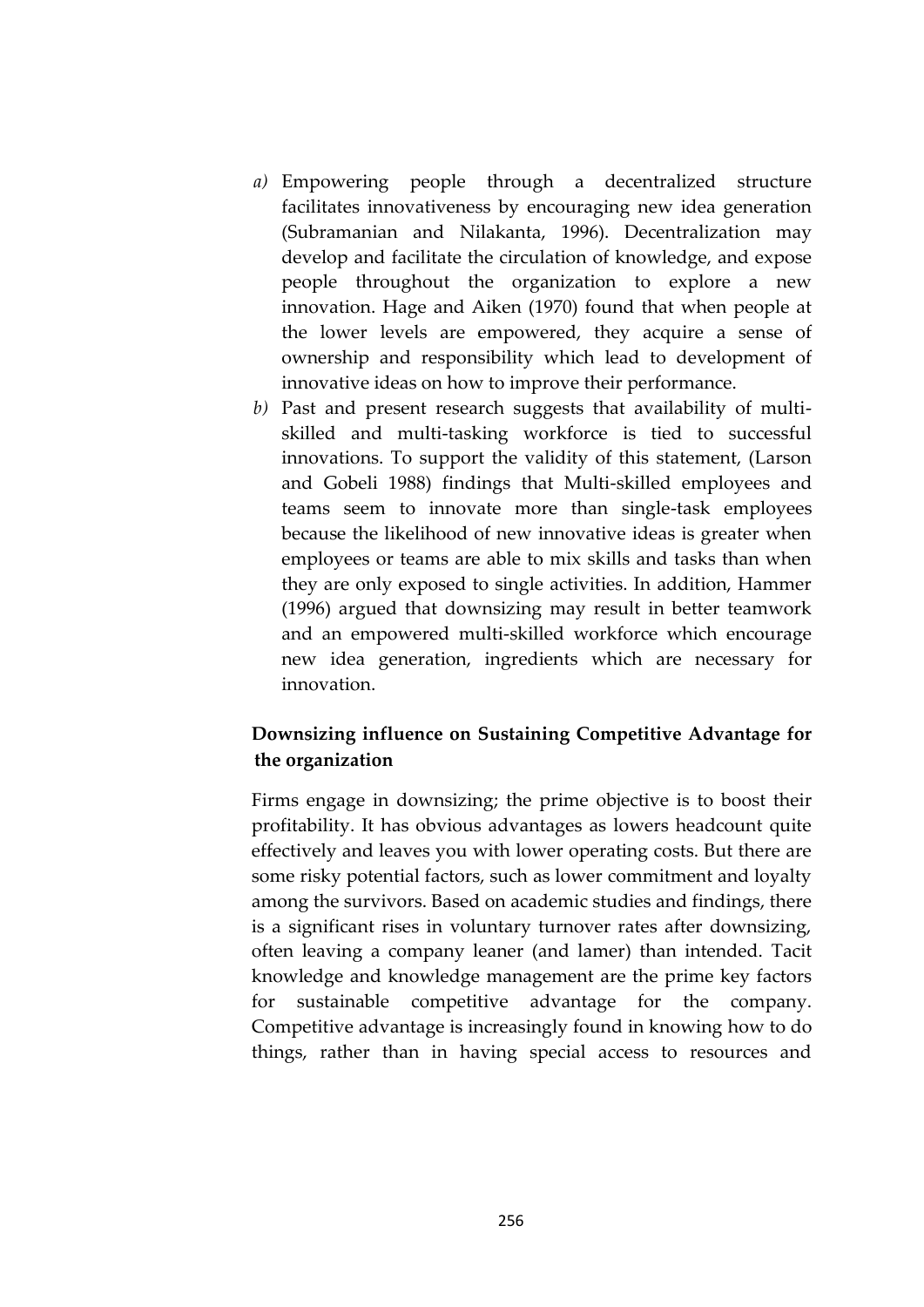markets, knowledge and intellectual capital have become both the primary bases of core competencies and the key to superior performance. The advent of high technology in market place which are easily accessible via internet. Companies tend to develop or acquire new knowledge so rapidly that having special knowledge is no longer a basis for sustainable competitive advantage. To achieve sustainable competitive advantage, one needs knowledge that is difficult for anyone to imitate as well as the ability to formulate and develop new knowledge. For a consulting engineering firm, this is considered a very rare scenario as we need to comply with Clients standards and applicable industry codes and standards. To provide sustainable competitive advantage, the skills and resources to form a basis or foundation of a firm's core competencies must be relatively widely transferable within the firm, but very difficult for other firms to copy or develop. According to Michael Porter (Competitive Strategy: Techniques for Analysing Industries and Competitors) has described a category scheme consisting of three general types of strategies that are commonly used by businesses to achieve and maintain **competitive advantage**. These three generic strategies are defined along two dimensions: strategic scope and strategic strength. Strategic scope is a demand-side dimension and looks at the size and [composition](https://www.boundless.com/management/definition/composition/) of the market you intend to target. Strategic strength is a supply-side dimension and looks at the **strength or core [competency](https://www.boundless.com/management/definition/competency/)** of the company or firm.

# **Stock Knowledge, Knowledge Creation Process and Leaders their relationship /moderation effect associated with downsizing that may influence over Innovation and Sustainable Competitive Advantage**

Workers in order to perform their daily work, developed innovation and to improve work efficiencies, the collection of knowledge must be shared amongst the organization. Responding to this apparent need, Our Company has adapted requirements of collective information for all lead engineers (leaders) to submit a "lesson learnt" for every project completed and it is being shared to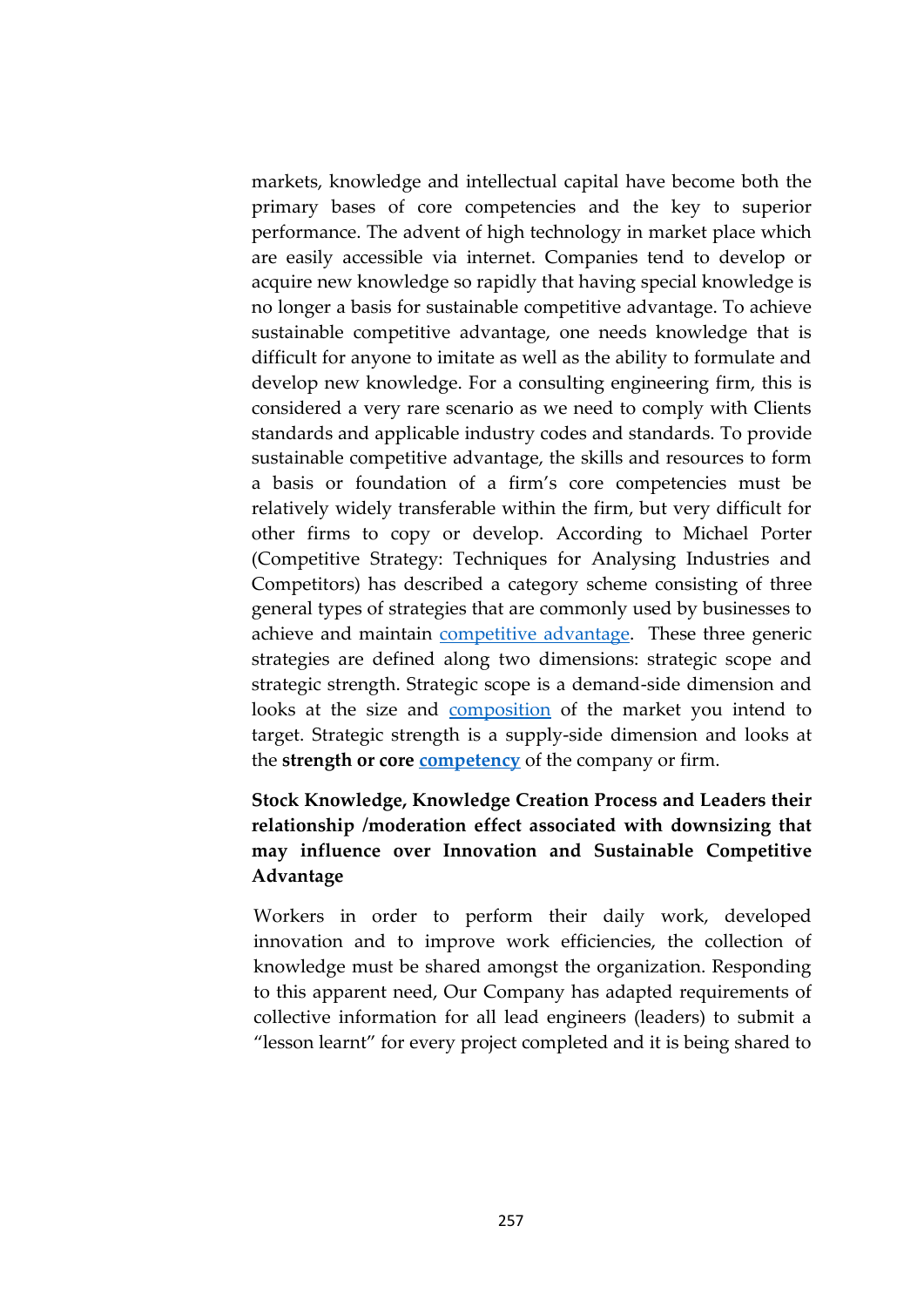the respective members. However, for such strategist to be effective, it should be carefully thread and managed. Among the most important factors to consider are organizational structure and culture. According to (Tsai 2002; Kilduff & Tsai; 2003) findings, the structure of organizational mechanism and informal networks can significantly affect the pattern of knowledge sharing. Likewise, culture of learning, innovation, trust, collaboration and cooperation facilitate knowledge sharing while culture of distrust and the rewarding of individual knowledge promote the secreting of knowledge by (Gold et al., 2001; Husted & Michailova, 2002). The two dimensions of structure and culture are strongly correlated.

## **Strategic Intervention**

The major problem's that has been identified for downsizing that affects achieving innovation and sustainable competitive advantage which has moderating effect attributed by stock knowledge and knowledge creation process are listed as follows:

- loss of qualified personnel
- low morale of employees (survivor) and lack of commitments
- work overloads for each employee
- loss of confidence and trust from Clients

Problem analysis is a process that will helps determine the improvement with due consideration to the root causes of identified problem. Main tools identified for problem analysis are Cause-and-effect and Strength Weaknesses Opportunities and Threats (SWOT). The outcome of this process will help identifies constraints and root cause(s) of the problem. The key steps are shown in below Table 4.1.

#### **Table 4.1** *Problem Analysis Process Outline*

## **Step Activity Description**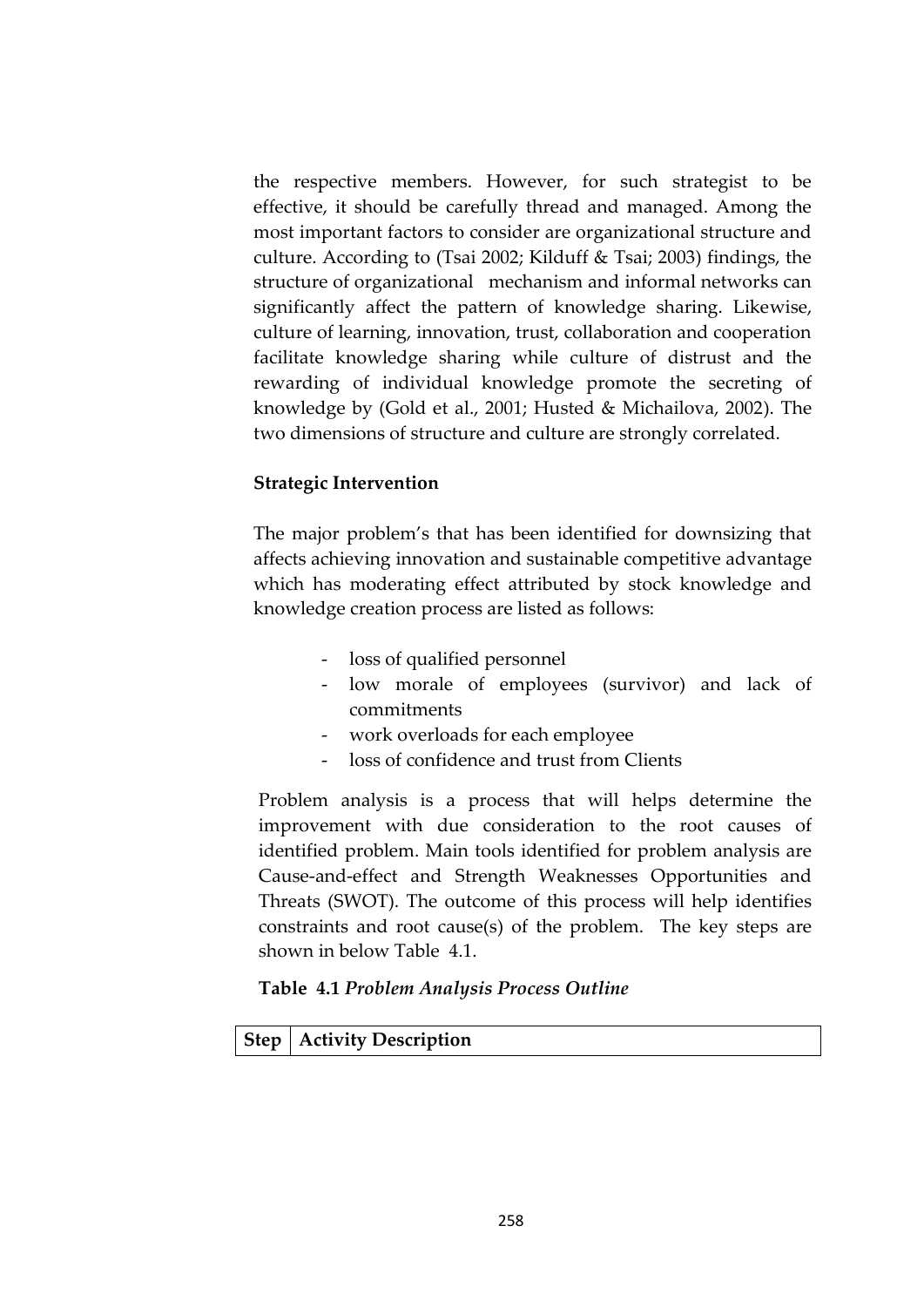| Develop the problem's cause and effect tree -Ishikawa |
|-------------------------------------------------------|
| (fishbone) diagram                                    |
| • Identify direct cause/effect of the problems        |
| • Construct the cause and effect diagram to show      |
| relationship between problems                         |
| $\bullet$ Review<br>diagram<br>verify<br>the          |
| make<br>validity/completeness/applicability<br>and    |
| necessary adjustment.                                 |
| • List down ALL potential root causes of the problem  |
| and streamline accordingly.                           |

Another possible alternative method which can be carried to determine the potential root cause evaluation - SWOT Analysis

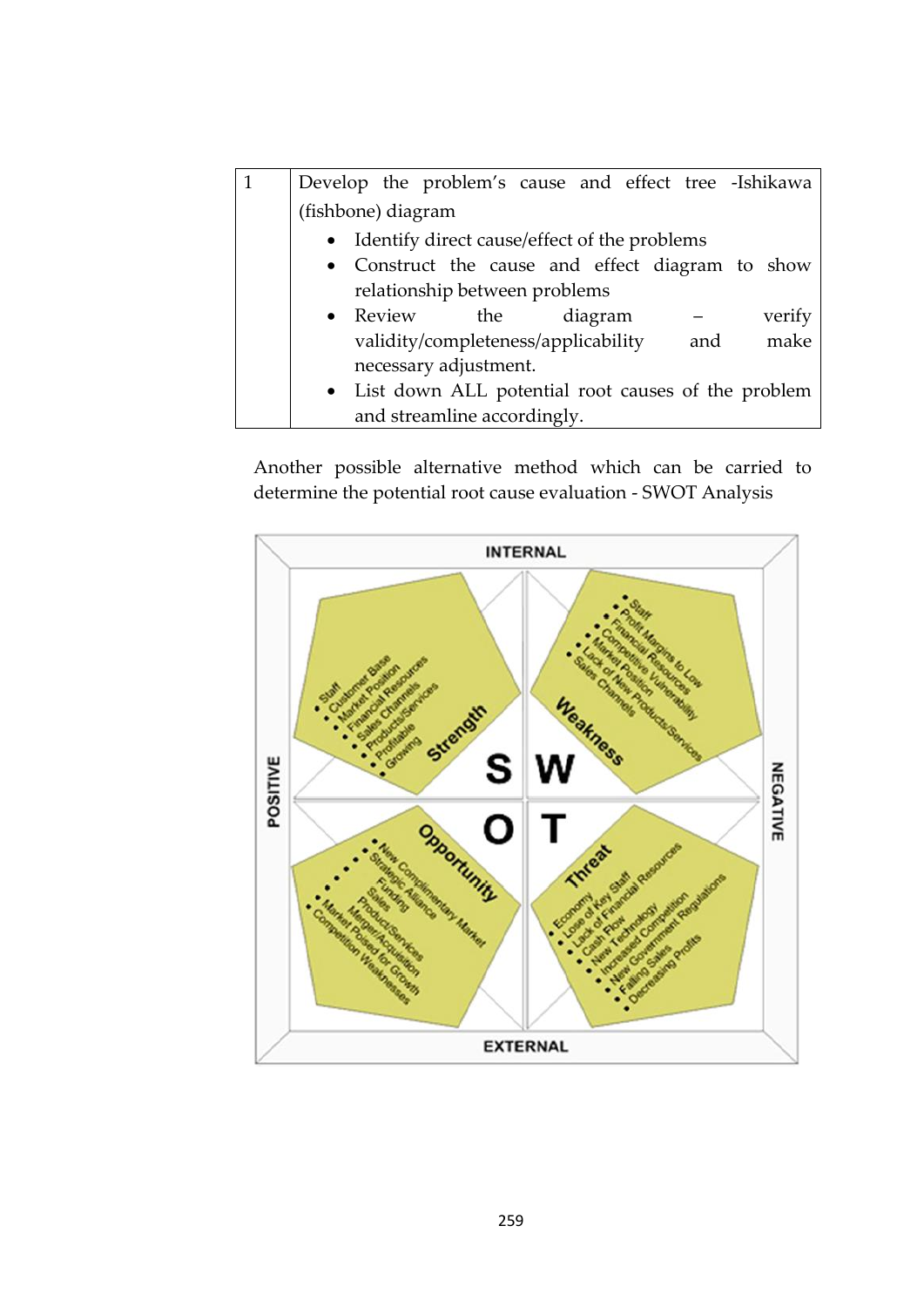## **FINDINGS**

#### **Strength**

- 1. Pool of Talent (experienced engineers)
- 2. Well establish Company
- 3. Good communications skills
- 4. More focus on strategy and design Projects
- 5. Advance engineering computer software programs

# **Opportunities**

- 1. Broaden role to be lead (in-charge) in various engineering fields
- 2. Set-up training
- 3. Broaden exposure to new field of engineering (multi-tasking)

## **Weaknesses**

- 1. Unable to cope in management of change
- 2. Unable to cope with big volumes of interface work activities
- 3. Lack of proper control/traceability of documentations
- 4. Planning (unable to anticipate proper forecast for the recovery plan of delayed work activities and impact to other interface activities )
- 5. No clear cut demarcation of line of responsibilities
- 6. Plagued with internal issues
- 7. Vulnerable to competitive pressures
- 8. Poor proven track of records of Sub-contractor

## **Threats**

- 1. Outsource of personnel resources
- 2. Low quality of Sub-contractor rendered design services
- 3. Growing competitive pressures
- 4. Loss of qualified personnel
- 5. Low morale of employee and lack of commitments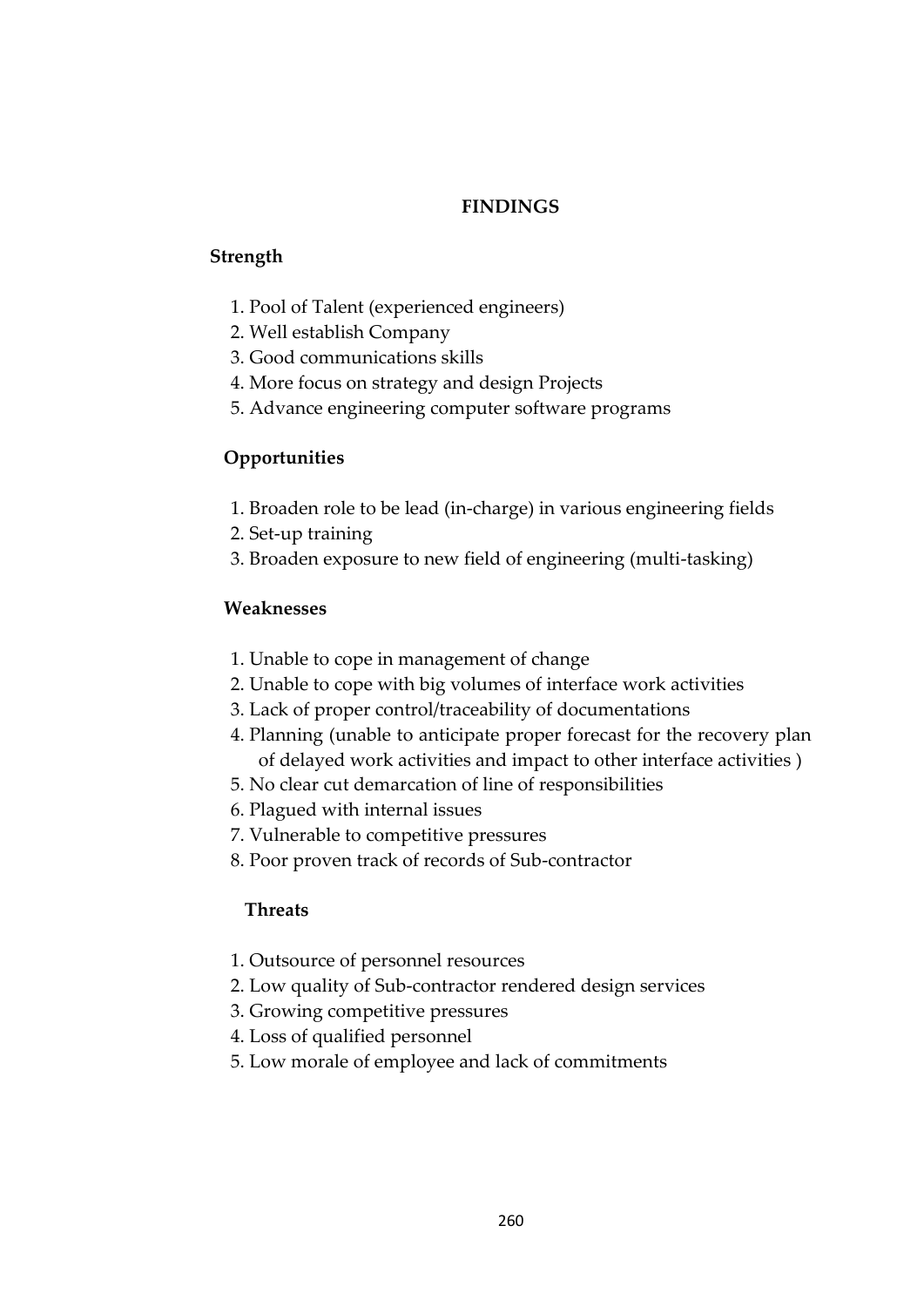- 6. Burden on work overloads to each employee
- 7. Loss of confidence and trust (dissatisfied) Clients

#### **OUTCOME OF INTERVENTIONS**

Based on the above identified core competencies, strength, weaknesses, opportunities and threats. Loss of qualified personnel and work overload to each employee can be improve by implementing proper control of organizational structure and culture which embodies knowledge sharing, use of lesson learned from the past projects, culture of learning and trust will eventually promote harmony among employees. With this approach, the work rate efficiency of each employee will be expected to improve and gradually offset the burden of each employee. To uplift the low morale and improve the commitments of employees, leaders must have a pro-active approach to listen to the employee and getting their concern. The need to build a share of understanding of company future and plan for business issues including progress being made to kept them abreast of the information. Leaders should acknowledge and express appreciation to employee's accomplishment and contribution. Leaders should learn proper implementation of tacit knowledge and knowledge managements to gain competitive advantage over the other competitors.

The intriguing observation is that consulting engineers are rated at the bottom in terms of service quality among other professionals or professional firms (Beaton, 2007). We identify the key issues on loss of confidence and trust by client due to service quality which mainly relates to the ways engineers interact with their clients, and how this affects perceptions of their service quality**.** Sheath et al., (1996) described the benefit of an improved design and construction process which facilitates team working and effective communication between participants. Company approach for implementation of team building (which include participation of Clients) during the inception of the Project will assist to bridge the gap to foster closer relationship and interaction between Client and with the engineers. Human resources continuously exploit the effort for the development of human capital and employee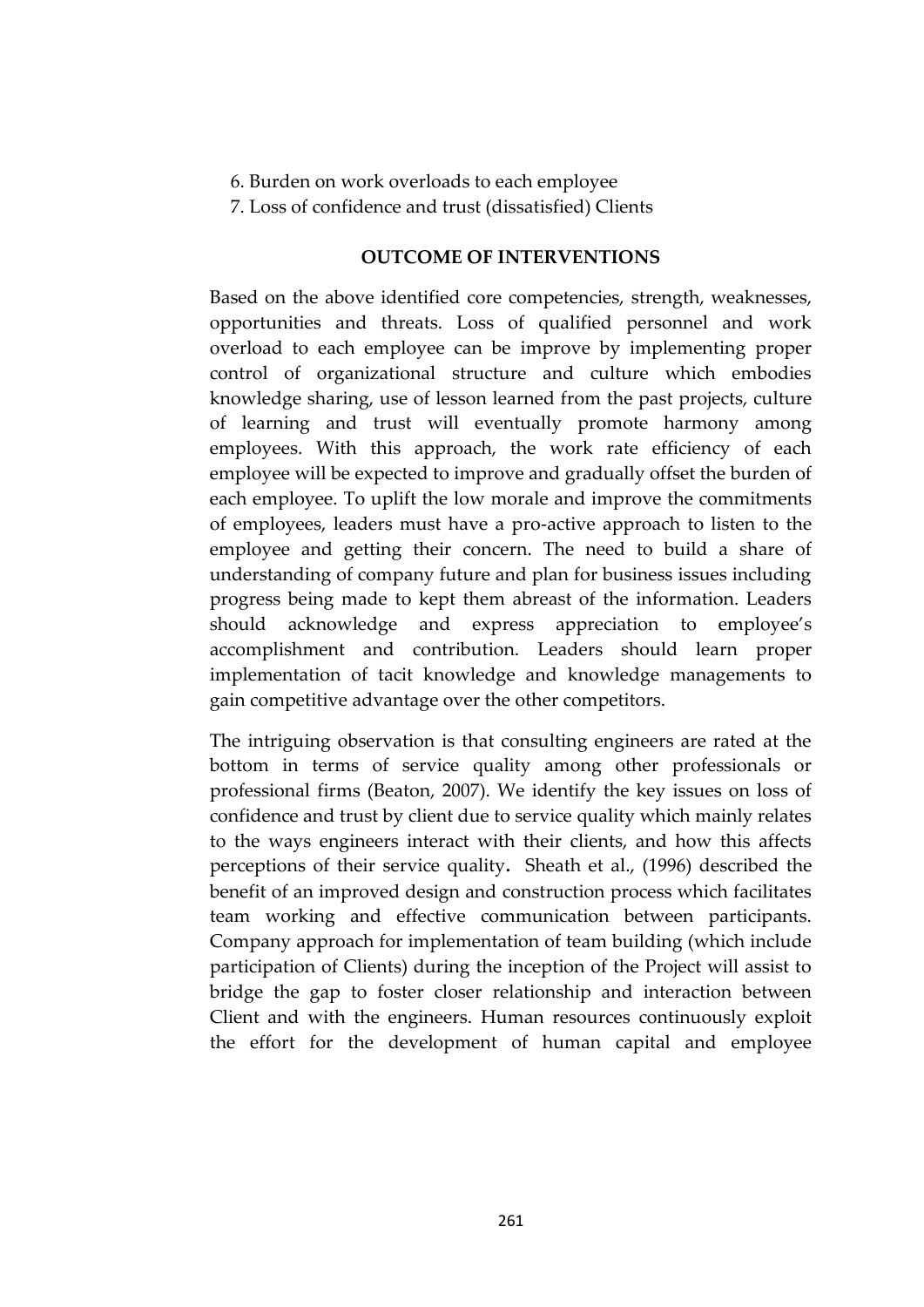commitment thru awarding incentives and annual pay rise to be received for employee's work accomplishment. Their function plays an important role in firm performance and to provide a source of sustained competitive advantage, the firm must be organized to identify the appropriate manpower resources needed.

#### **CONCLUSION**

This research identified and evaluated that survivor's (aftermath of downsizing) is possible to achieve innovation and sustaining competitive advantage thru appropriate implementation of a tacit knowledge of the company into a core competencies and requirement to exploit the usage of a superior knowledge management wherein company needs to develop a variety of organizational leverages, adaptation and implementation of the best ideas held in the company. Sharing and integrating the knowledge held such as lesson learned from previous project brings a number of benefits. Spreading and sharing best practices, and bringing together different pieces of knowledge that together enable the development and improvement thus improve the work efficiency of the company. Although the research has shown that opinion from other literatures and scholars that "innovation" is unlikely to occur as the disgruntle behavior, low morale and overloaded work of employees stifles the process of innovation. Other literatures, also proves that innovation enhancers (empowering personnel thru decentralized culture) and multi-tasking could lead to development of innovations. Using all available studies on the effects of downsizing action, were compiled and use a basis to identify the strength of the relationships among the variables to formulate the conclusion. Appropriate application may vary in terms of their respective organization.

#### **REFERENCES**

Beaton, C. (2007). The Annual Professions Study.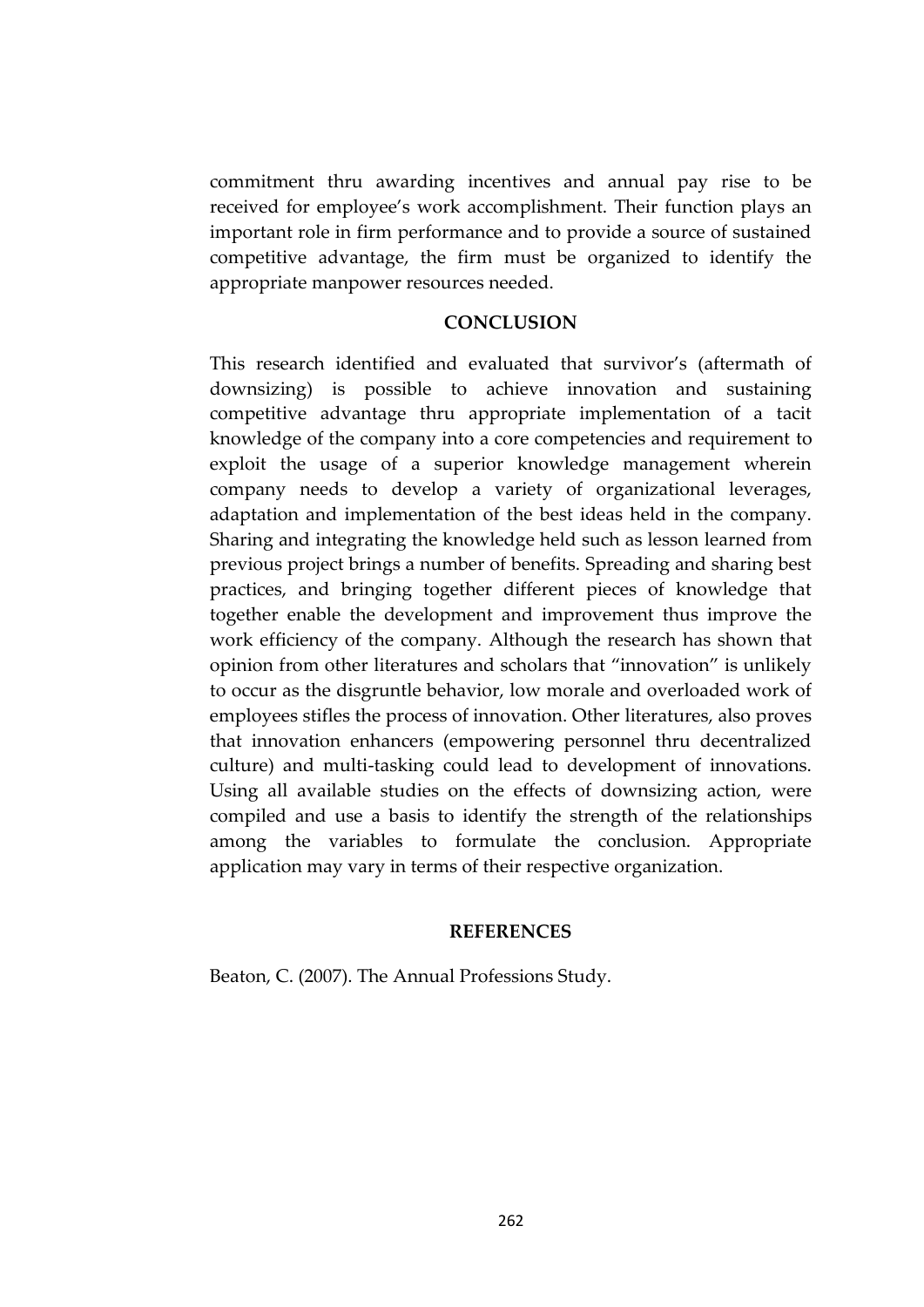- Bommer, M. & Jalajas, D. (1999). The Threat of Organizational Downsizing on the Innovation Propensity of R and D Professionals. R*&D Management, 29*, pp. 27-34.
- Brockner, J., Grover, S.L. & Blonder, M.D. (1988). Predictors of Survivors' Job Involvement following Layoffs: A Field Study. *Journal of Applied Psychology*, 73, 436-442.
- Burton, G., Keels, J. K. & Shook, C. (1996). Downsizing the Firm: Answering Strategic Questions. *Academy of Management Executive*, 10, pp. 38-45.
- Cameron, K.S. (1994a). Guest Editor's Note: Investigating Organizational Downsizing— Fundamental Issues, *Human Resource Management*, *33*(2), (pp. 183-188).
- Cameron, K.S., Freeman, S.J., & Mishra, A.K. (1993). Downsizing and Redesigning Organizations, in Huber, G. and Glick, W. (eds.), *Organizational Change and Redesign,* Oxford University Press, New York, pp. 19-63.
- Cody A.M., Hegeman, G.B. & Shanks, D.C. (1987). How to Reduce the Size of the Organization but Increase Effectiveness? *Journal of Business Strategy, 8*: pp. 66-70.
- Drew, S.A.W. (1994). Downsizing to Improve Strategic Position *Management Decision, 32*(1), pp. 4-11.
- Hage, J. and Aiken, M. (1970). *Social Change in Complex Organizations*. Random House, New York.
- Hammer, M. (1996). Beyond Re-engineering. Harper Collins, London.
- Kets de Vries, F.R. & Balazs, K. (1997). The Downside of Downsizing, *Human Relations, 50*(1), (pp. 11-50).